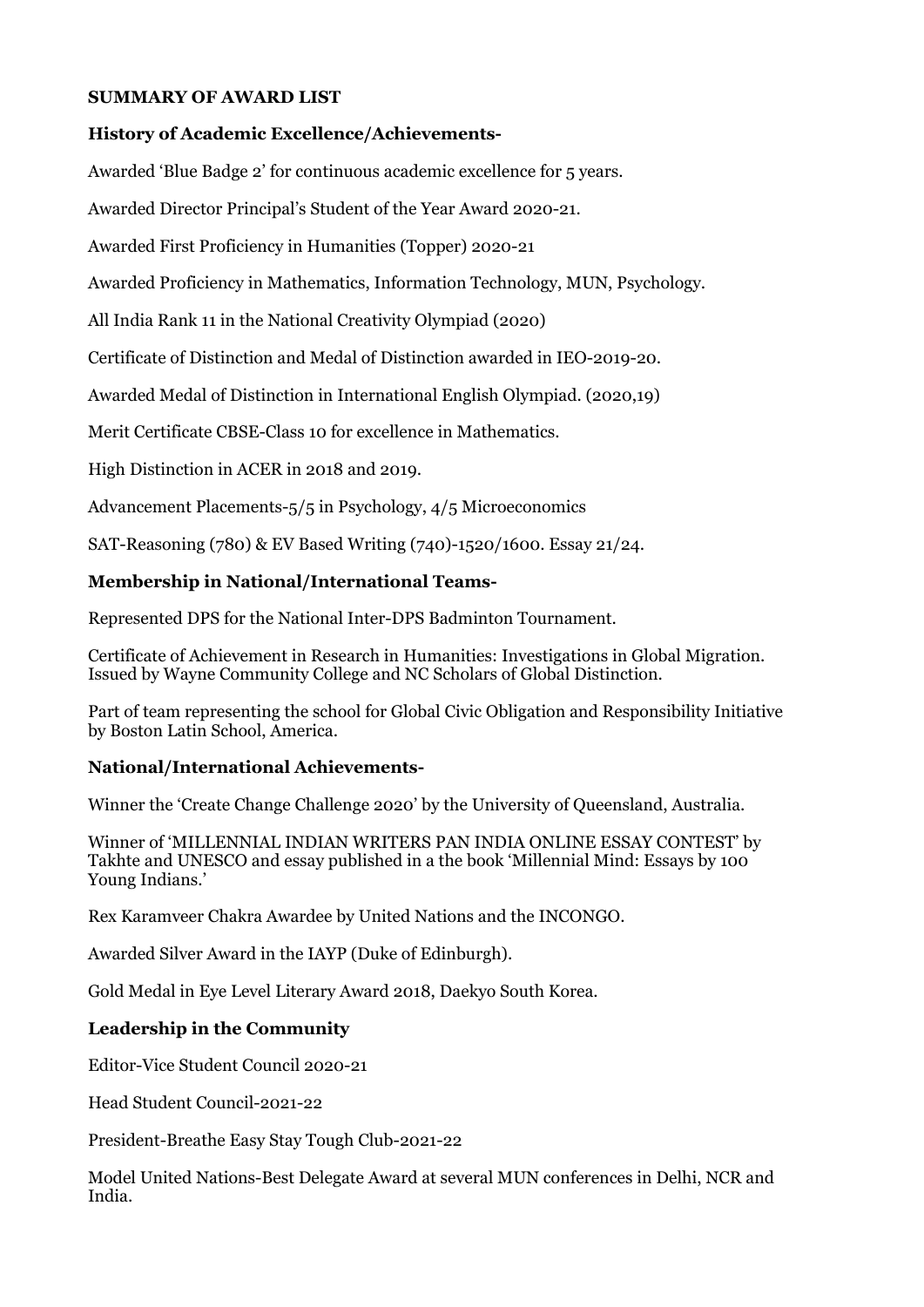# **Full List-**

Awarded High Commendation in UMUN'19. (Best School Delegation Award) Awarded High Commendation in XMUN'19. (Best School Delegation Award) Awarded High Commendation in SHISH MUN'19 (Best School Delegation Award) Awarded High Commendation 1 Skillsphere MUN 2020(4th Edition) Awarded Best Delegate in the NIMUN conference 2020 held at Navrachna School, Vadodra Awarded Best Delegate in the SHIS MUN 2020. (Best School Delegation Award). Awarded Best Delegate in the KEDMUN 2020. Awarded Special Mention Award in the UMUN 2018. Awarded High Commendation Award in the UMUN 2019. Awarded the Verbal Mention in the IUMUN 2019.

Peer Educator-2018-22.

Member of As You Like It Club (English Club) 2020-21, 2021-22.

## **Evidence of Academic Excellence Outside the Classroom-**

Research paper titled 'Impact of Self Concept on Academic Performance and Handling of Peer Pressure by Adolescents' published in Volume 8, Issue 5(2), May 2019 in International Journal of Multidisciplinary Educational Research

Published research paper titled, Comparative Analysis of the Financial Systems in China and India in the International Journal of Multidisciplinary Educational Research and the Social Science Research Network

Published research paper titled, 'Coping Strategies for Anxiety Used By Adolescents During the Pandemic'in the International Journal of Advance Research, Ideas and Innovations

Author of Book Titled Metamorphosis published by Exceller Books and forward by Ms. Aditi Misra.

### **Summary of Achievements-**

Winner the 'Create Change Challenge 2020' by the University of Queensland, Australia.

Head Student Council-2021-22

Awarded Director Principal's Student of the Year Award 2020-21.

Awarded First Proficiency in Humanities (Topper).

All India Rank 11 in the National Creativity Olympiad (2020)

SAT-Reasoning (780) & EV Based Writing (740)-1520/1600. Essay 21/24.

Winner of 'MILLENNIAL INDIAN WRITERS PAN INDIA ONLINE ESSAY CONTEST' by Takhte and UNESCO and essay published in a the book 'Millennial Mind: Essays by 100 Young Indians.'

Awarded Silver Award in the IAYP (Duke of Edinburgh).

Certificate of Distinction and Medal of Distinction awarded in IEO-2019-20.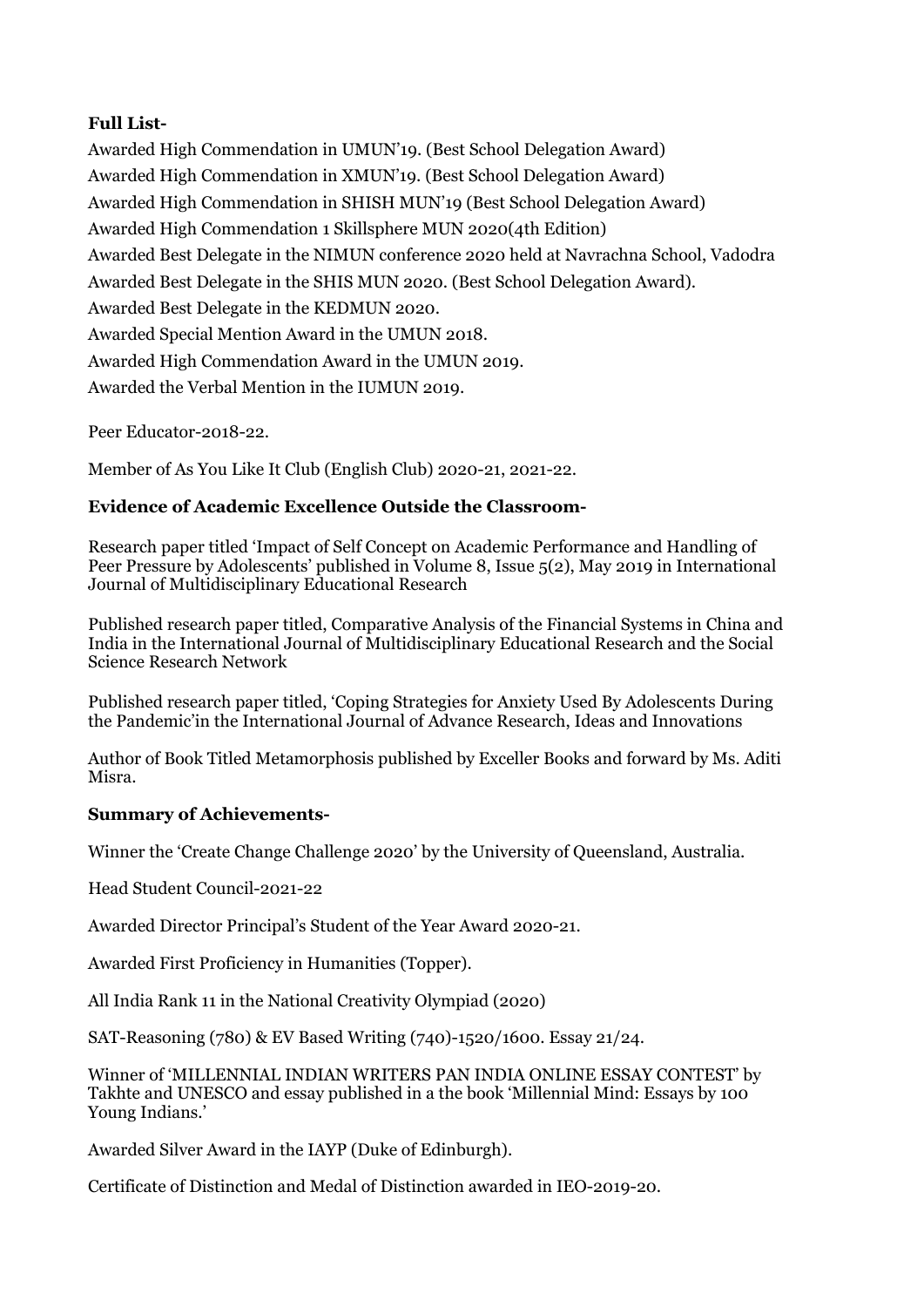### **ADDITIONAL INFORMATION ON ACTIVITIES PURSUED**

#### **Head Student Council**

As the Head Girl at DPS Gurgaon, I work towards building a smooth channel of communication between my peers, the board of directors, teachers and school coordinators. I lead a body of nearly 6000 students and strive for excellence, both in the sphere of academics and extracurricular activities. I represented the school for international projects including the global leadership program Civic Obligation and Responsibility at the Boston Latin School. Further, I represented the peer education community of our city at the Manodarpan Webinar organised by the Ministry of Education, India, CBSE and Expressions India. For my activities as a member of the student body, I was awarded the Rex Karamveer Award by iCONGO and the UN along with the Principal's Student of the Year Award for excellence in academic and non-academic activities.

### **Editor - Vice Student Council**

As a member of the school's Editorial Board, I edited the school magazine and the yearbook along with coordinating inter-school literary events. By selecting topics like mental health, pride and love in modern day, for the school magazine, I focused my attention on bringing a change in the mindset of society through first-hand experiences of my peers. I learnt to pursue my passion of writing and leading from the front.

### **Model United Nations Best Delegate in NCR Delhi**

As a member of the school delegation at various national Model United Nations Conferences, I have won several accolades including the Best Delegate Award and the Best School Delegation Prize at numerous regional and national platforms. Through MUN's, I have honed my skills of problem solving, diplomacy, analytical thinking, logical reasoning and articulation.

## **Poetry & Literature - Awards and active participation**

I have been writing since the tender age of nine and have contributed to national newspapers like The Times of India and Hindustan Times; magazines and anthologies like The Last Flower of Spring and Riding on a Summer Train by Delhi Poetry Slam; The Great Indian Anthology by Half Baked Beans, The New Normal by Exceller Books in association with Oxford Bookstore and Poetry Paradigm and She the Shakti by Authors Press. Further, I have authored four books titled, Metamorphosis, A Treasure Trove of Poetic Wonderland, A Bountiful of Rhythmic Stories and My Book of Short Stories and Poems. In my endeavor to encourage open conversation on mental health I also work as an Editor for the Cathartic Youth Literary Magazine and the Ice Lolly Review.

### **Community Service**

By volunteering with the Faridabad Education Council under the aegis of Manav Rachna University for 2 years I have worked closely with children from Government schools across various age groups. Educating the underprivileged and giving back to the society never fails to bring me satisfaction and immense joy! Further, tutoring students as a part of the Silver Level IAYP, I honed my interactional abilities and learnt to alter my communication skills according to the needs of the receiver.

### **Research**

I analyzed the impact of self-concept on academic performance and handling of peer pressure by adolescents. I collected first-hand data using psychometric tests gave me an insight into the foundations of Experimental Psychology. I used Karl Pearson's Correlational Study Method to study the relationship between Self-Concept and Academic Performance and the relationship between Self-Concept and Positive and Negative Peer Pressure. The paper was published in International Journal of Multidisciplinary Educational Research and the Social Science Research Network. In the second paper, I evaluated the coping strategies adopted by students during the pandemic by developing a null and alternative hypothesis and using Karl Pearson's correlational method. I used the Coping Strategy Indicator by James H. Amirkhan and a self-